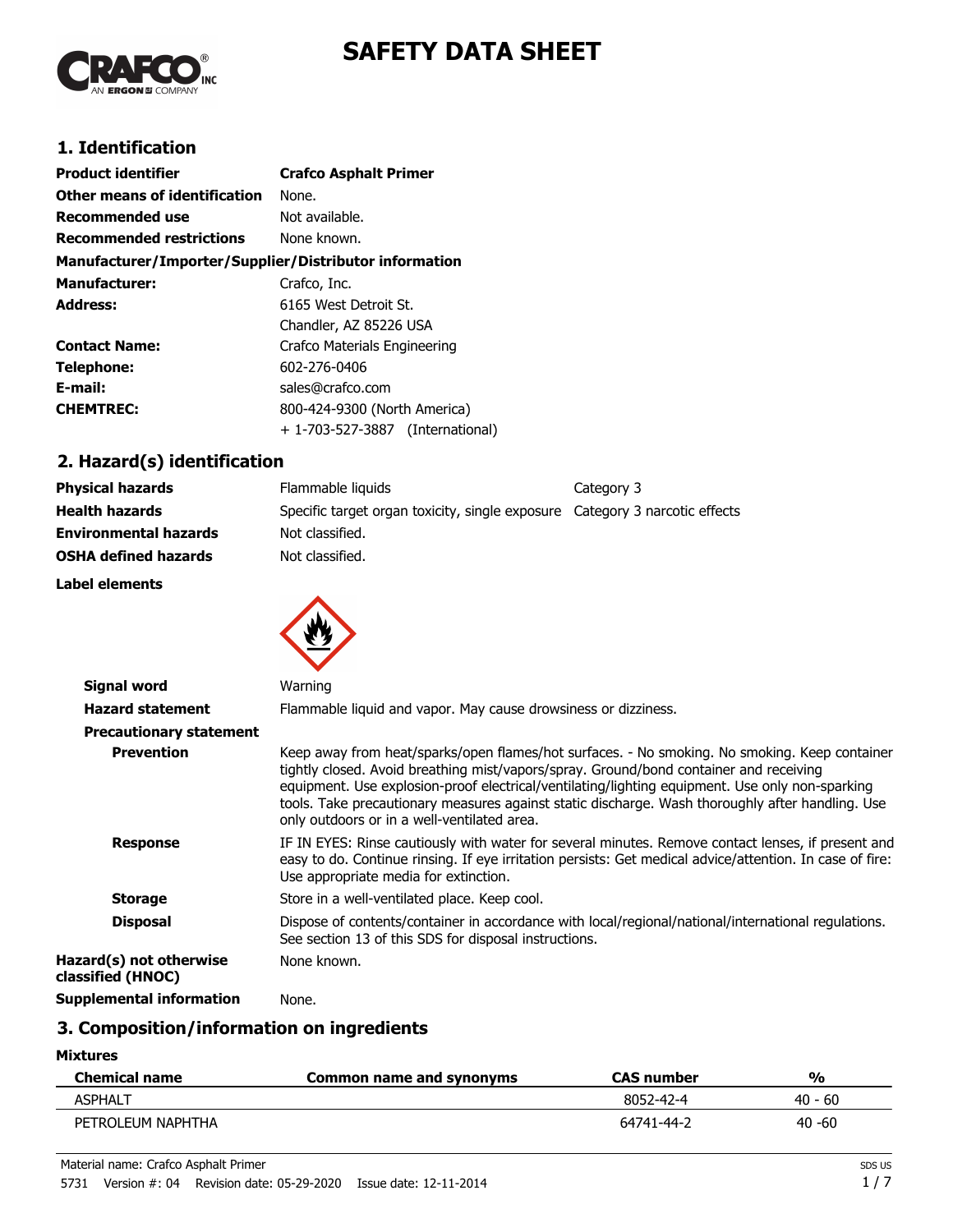#### **4. First-aid measures**

| 4. First-aid measures                                                               |                                                                                                                                                                                                                                                                                                                                                                                                                      |
|-------------------------------------------------------------------------------------|----------------------------------------------------------------------------------------------------------------------------------------------------------------------------------------------------------------------------------------------------------------------------------------------------------------------------------------------------------------------------------------------------------------------|
| <b>Inhalation</b>                                                                   | Remove victim to fresh air and keep at rest in a position comfortable for breathing. For breathing<br>difficulties, oxygen may be necessary. Induce artificial respiration with the aid of a pocket mask<br>equipped with a one-way valve or other proper respiratory medical device. Get medical attention, if<br>needed.                                                                                           |
| <b>Skin contact</b>                                                                 | For hot product, immediately immerse in or flush the affected area with large amounts of cold<br>water to dissipate heat. For minor skin contact, avoid spreading material on unaffected skin. Wash<br>off with soap and plenty of water. If skin irritation occurs: Get medical advice/attention.                                                                                                                   |
| Eye contact                                                                         | Immediately flush eyes with plenty of water for at least 15 minutes. If a contact lens is present, DO<br>NOT delay irrigation or attempt to remove the lens. Get medical attention if irritation develops and<br>persists.                                                                                                                                                                                           |
| <b>Ingestion</b>                                                                    | Rinse mouth thoroughly. Call a POISON CENTER or doctor/physician. Do not induce vomiting<br>without advice from poison control center. If vomiting occurs, keep head low so that stomach<br>content doesn't get into the lungs.                                                                                                                                                                                      |
| <b>Most important</b><br>symptoms/effects, acute and<br>delayed                     | Not available.                                                                                                                                                                                                                                                                                                                                                                                                       |
| <b>Indication of immediate</b><br>medical attention and special<br>treatment needed | In case of shortness of breath, give oxygen. Keep victim warm. Keep victim under observation.<br>Symptoms may be delayed.                                                                                                                                                                                                                                                                                            |
| <b>General information</b>                                                          | IF exposed or concerned: Get medical advice/attention. In case of shortness of breath, give<br>oxygen. Keep victim warm. Keep victim under observation. Get medical attention if symptoms<br>occur. Ensure that medical personnel are aware of the material(s) involved, and take precautions to<br>protect themselves. Wash contaminated clothing before reuse.                                                     |
| 5. Fire-fighting measures                                                           |                                                                                                                                                                                                                                                                                                                                                                                                                      |
| Suitable extinguishing media                                                        | Foam. Carbon dioxide (CO2). Water fog. Dry chemical powder.                                                                                                                                                                                                                                                                                                                                                          |
| <b>Unsuitable extinguishing</b><br>media                                            | Do not use water jet.                                                                                                                                                                                                                                                                                                                                                                                                |
| <b>Specific hazards arising from</b><br>the chemical                                | Fire may produce irritating, corrosive and/or toxic gases.                                                                                                                                                                                                                                                                                                                                                           |
| <b>Special protective equipment</b><br>and precautions for<br>firefighters          | Firefighters must use standard protective equipment including flame retardant coat, helmet with<br>face shield, gloves, rubber boots, and in enclosed spaces, SCBA. Structural firefighters protective<br>clothing will only provide limited protection.                                                                                                                                                             |
| <b>Fire fighting</b><br>equipment/instructions                                      | In case of fire and/or explosion do not breathe fumes. Firefighters must use standard protective<br>equipment including flame retardant coat, helmet with face shield, gloves, rubber boots, and in<br>enclosed spaces, SCBA. Move containers from fire area if you can do so without risk. Do not get<br>water inside container. Some of these materials, if spilled, may evaporate leaving a flammable<br>residue. |
| <b>Specific methods</b>                                                             | In the event of fire and/or explosion do not breathe fumes.                                                                                                                                                                                                                                                                                                                                                          |
| 6. Accidental release measures                                                      |                                                                                                                                                                                                                                                                                                                                                                                                                      |
| <b>Personal precautions,</b><br>protective equipment and<br>emergency procedures    | Keep unnecessary personnel away. Keep upwind. Keep out of low areas. Ventilate closed spaces<br>before entering them. Do not touch damaged containers or spilled material unless wearing<br>appropriate protective clothing. Do not touch or walk through spilled material.                                                                                                                                          |
| <b>Methods and materials for</b><br>containment and cleaning up                     | Stop the flow of material, if this is without risk. Use a non-combustible material like vermiculite,<br>sand or earth to soak up the product and place into a container for later disposal.                                                                                                                                                                                                                          |
|                                                                                     | Never return spills in original containers for re-use.                                                                                                                                                                                                                                                                                                                                                               |
| <b>Environmental precautions</b>                                                    | Prevent further leakage or spillage if safe to do so. Do not contaminate water. If this material is<br>spilled into navigable waters and creates a visible sheen, it is reportable to the National Response<br>Center.                                                                                                                                                                                               |
| 7. Handling and storage                                                             |                                                                                                                                                                                                                                                                                                                                                                                                                      |

Avoid heat, sparks, open flames and other ignition sources. Avoid breathing dust/fume/gas/mist/vapors/spray. Wear personal protective equipment. Do not use in areas without adequate ventilation. Avoid prolonged exposure. When using, do not eat, drink or smoke. Wash hands thoroughly after handling. Do not empty into drains. Hydrogen sulfide, a very highly toxic gas, may be present with this material. Keep face clear of tank and/or tank car openings. **Precautions for safe handling**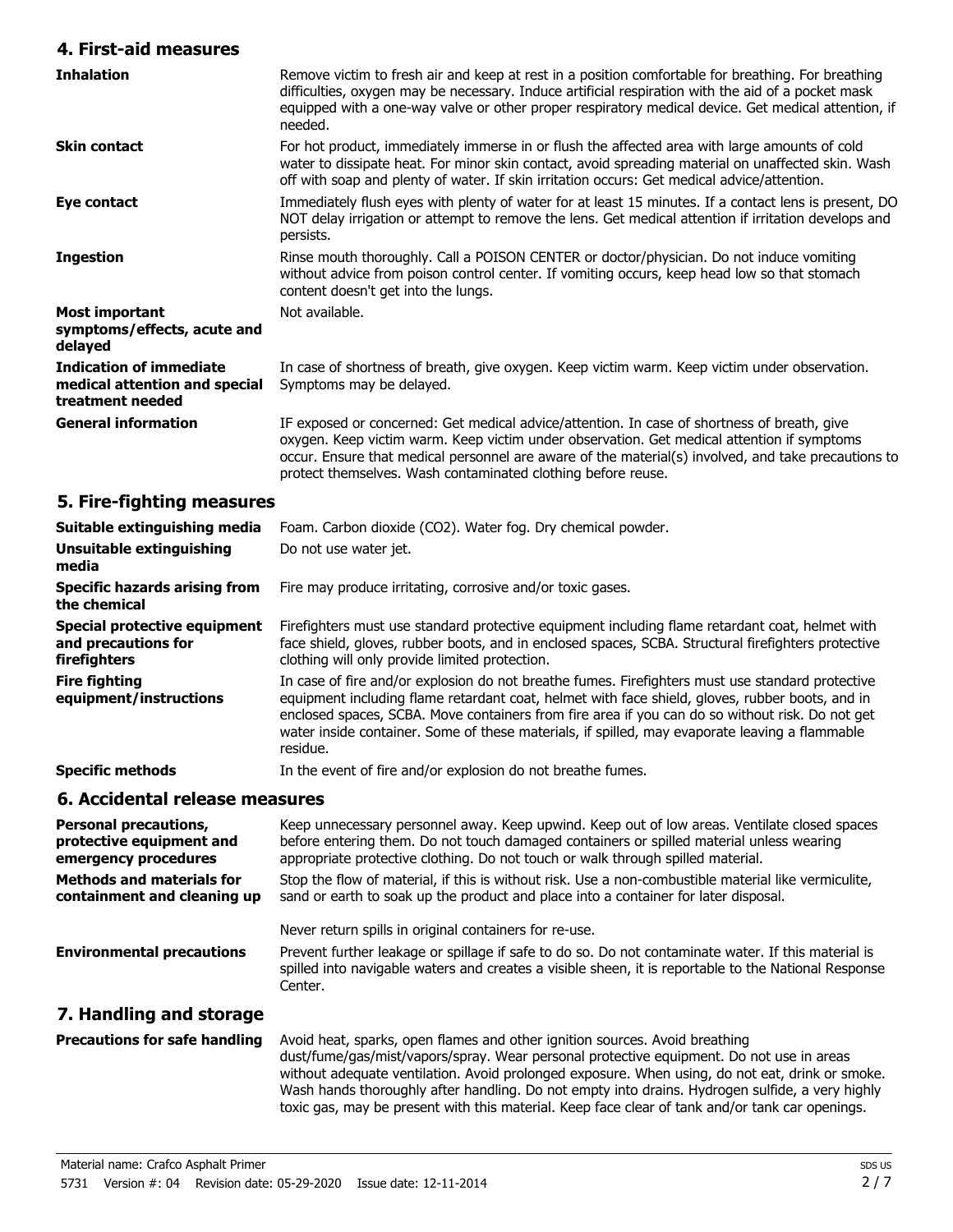Store in a well-ventilated place. Keep container closed. Keep container dry. Keep away from food, drink and animal feedingstuffs. Keep out of reach of children. Use care in handling/storage.

## **8. Exposure controls/personal protection**

#### **Occupational exposure limits**

| <b>US. ACGIH Threshold Limit Values</b><br><b>Components</b>     | <b>Type</b>                                                                                                                                                                                                                                 | <b>Value</b> | <b>Form</b>     |
|------------------------------------------------------------------|---------------------------------------------------------------------------------------------------------------------------------------------------------------------------------------------------------------------------------------------|--------------|-----------------|
| ASPHALT (CAS 8052-42-4)                                          | <b>TWA</b>                                                                                                                                                                                                                                  | $0.5$ mg/m3  | Inhalable fume. |
| US. NIOSH: Pocket Guide to Chemical Hazards<br><b>Components</b> | Type                                                                                                                                                                                                                                        | <b>Value</b> | <b>Form</b>     |
| ASPHALT (CAS 8052-42-4)                                          | Ceiling                                                                                                                                                                                                                                     | 5 mg/m $3$   | Fume.           |
| <b>Biological limit values</b>                                   | No biological exposure limits noted for the ingredient(s).                                                                                                                                                                                  |              |                 |
| <b>Appropriate engineering</b><br><b>controls</b>                | Provide adequate ventilation, including appropriate local extraction, to ensure that the defined<br>occupational exposure limit is not exceeded.                                                                                            |              |                 |
| Eye/face protection<br><b>Skin protection</b>                    | Individual protection measures, such as personal protective equipment<br>Wear safety glasses; chemical goggles (if splashing is possible).                                                                                                  |              |                 |
| <b>Hand protection</b>                                           | Chemical resistant gloves are recommended. If contact with forearms is likely wear gauntlet style<br>gloves.                                                                                                                                |              |                 |
| <b>Other</b>                                                     | It is a good industrial hygiene practice to minimize skin contact. Wear appropriate clothing to<br>prevent any possibility of liquid contact and repeated or prolonged vapor contact.                                                       |              |                 |
| <b>Respiratory protection</b>                                    | When workers are facing concentrations above the exposure limit they must use appropriate<br>certified respirators.                                                                                                                         |              |                 |
| <b>Thermal hazards</b>                                           | Not available.                                                                                                                                                                                                                              |              |                 |
| <b>General hygiene</b><br>considerations                         | When using, do not eat, drink or smoke. Avoid contact with eyes. Avoid contact with skin. Wash<br>hands before breaks and immediately after handling the product. Handle in accordance with good<br>industrial hygiene and safety practice. |              |                 |
| 9. Physical and chemical properties                              |                                                                                                                                                                                                                                             |              |                 |

#### **9. Physical and chemical properties**

| <b>Appearance</b>                                   | Viscous liquid                   |
|-----------------------------------------------------|----------------------------------|
| <b>Physical state</b>                               | Liquid.                          |
| <b>Form</b>                                         | Liquid.                          |
| Color                                               | Brown - black                    |
| Odor                                                | Mild Petroleum Odor              |
| <b>Odor threshold</b>                               | Not available.                   |
| рH                                                  | Not available.                   |
| Melting point/freezing point                        | Not available.                   |
| <b>Initial boiling point and</b><br>boiling range   | 257 °F (125 °C)                  |
| <b>Flash point</b>                                  | > 57.0 °F (> 13.9 °C) Closed Cup |
| <b>Evaporation rate</b>                             | Not available.                   |
| Flammability (solid, gas)                           | Not available.                   |
| <b>Upper/lower flammability or explosive limits</b> |                                  |
| Flammability limit - lower Not available.<br>(%)    |                                  |
| <b>Flammability limit -</b><br>upper $(% )$         | Not available.                   |
| <b>Explosive limit - lower</b><br>(%)               | Not available.                   |
| <b>Explosive limit - upper</b><br>(%)               | Not available.                   |
| Vapor pressure                                      | Not available.                   |
| <b>Vapor density</b>                                | >1                               |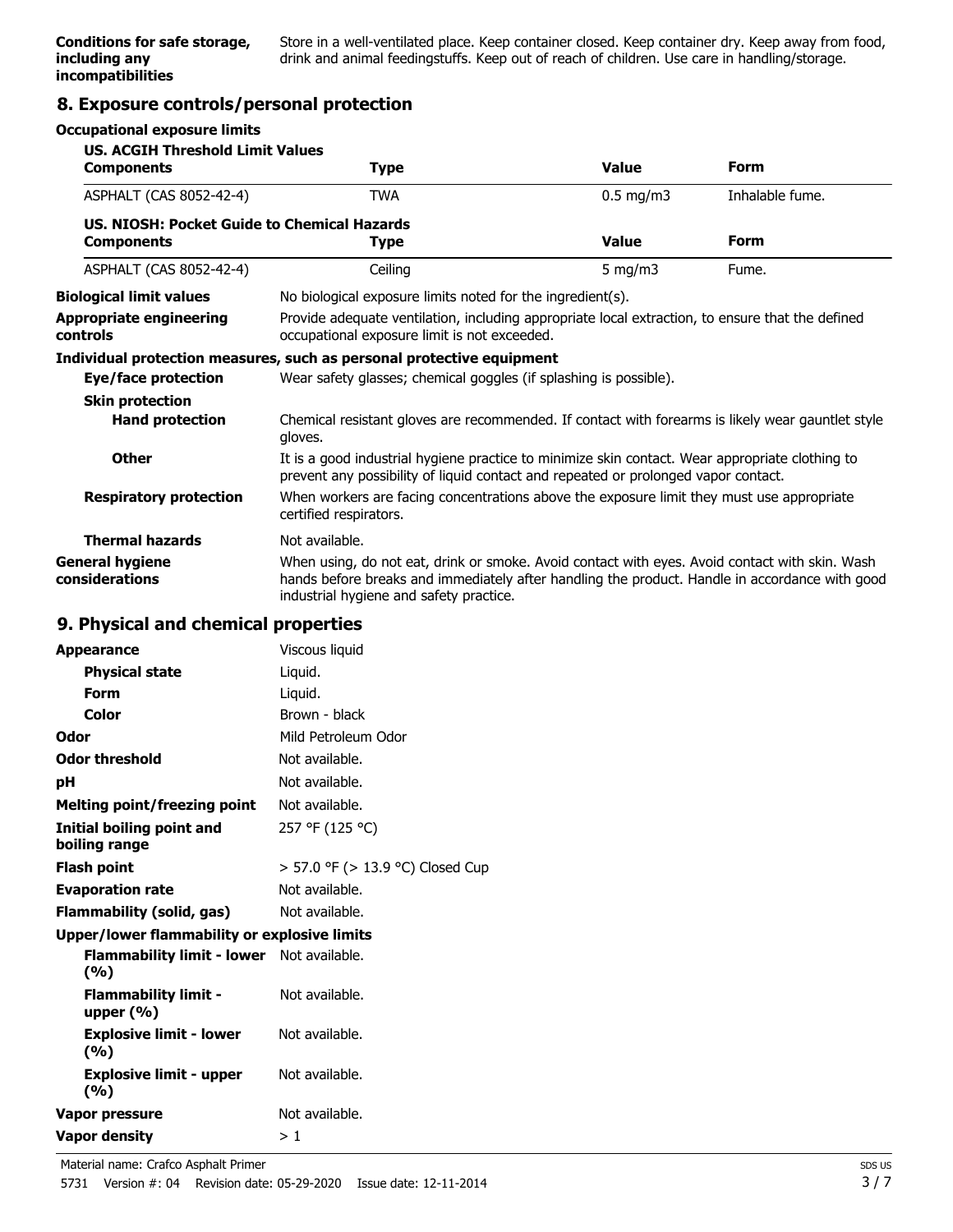| <b>Relative density</b>                           | Not available.                                                                              |
|---------------------------------------------------|---------------------------------------------------------------------------------------------|
| Solubility(ies)                                   |                                                                                             |
| <b>Solubility (water)</b>                         | Not available.                                                                              |
| <b>Partition coefficient</b><br>(n-octanol/water) | Not available.                                                                              |
| <b>Auto-ignition temperature</b>                  | Not available.                                                                              |
| <b>Decomposition temperature</b>                  | Not available.                                                                              |
| <b>Viscosity</b>                                  | $50 - 400$ cP                                                                               |
| <b>Viscosity temperature</b>                      | 77 °F (25 °C)                                                                               |
| <b>Other information</b>                          |                                                                                             |
| Molecular weight                                  | 250 lb/lb-mole estimated                                                                    |
| <b>Specific gravity</b>                           | $0.83 - 0.92$                                                                               |
| <b>VOC</b>                                        | 413 $q/l$                                                                                   |
| 10. Stability and reactivity                      |                                                                                             |
| <b>Peactivity</b>                                 | The product is stable and non-reactive under normal conditions of use storage and transport |

| <b>Reactivity</b>                            | The product is stable and non-reactive under normal conditions of use, storage and transport |  |
|----------------------------------------------|----------------------------------------------------------------------------------------------|--|
| <b>Chemical stability</b>                    | Stable at normal conditions.                                                                 |  |
| <b>Possibility of hazardous</b><br>reactions | Hazardous polymerization does not occur.                                                     |  |
| <b>Conditions to avoid</b>                   | Heat, flames and sparks.                                                                     |  |
| <b>Incompatible materials</b>                | Strong oxidizing agents.                                                                     |  |
| <b>Hazardous decomposition</b><br>products   | Irritants. Carbon oxides. Sulphur oxides.                                                    |  |

# **11. Toxicological information**

#### **Information on likely routes of exposure**

| <b>Inhalation</b>                                                                         | Vapors have a narcotic effect and may cause headache, fatigue, dizziness and nausea                                          |                 |  |
|-------------------------------------------------------------------------------------------|------------------------------------------------------------------------------------------------------------------------------|-----------------|--|
| <b>Skin contact</b>                                                                       | Frequent or prolonged contact may defat and dry the skin, leading to discomfort and dermatitis                               |                 |  |
| Eye contact                                                                               | May be irritating to eyes.                                                                                                   |                 |  |
| <b>Ingestion</b>                                                                          | May cause discomfort if swallowed. However, ingestion is not likely to be a primary route of<br>occupational exposure.       |                 |  |
| <b>Symptoms related to the</b><br>physical, chemical and<br>toxicological characteristics | Not available.                                                                                                               |                 |  |
| <b>Information on toxicological effects</b>                                               |                                                                                                                              |                 |  |
| <b>Acute toxicity</b>                                                                     | Not classified.                                                                                                              |                 |  |
| <b>Skin corrosion/irritation</b>                                                          | May cause defatting of the skin, but is neither an irritant nor a sensitizer.                                                |                 |  |
| Serious eye damage/eye<br>irritation                                                      | Not classified. May be irritating to eyes.                                                                                   |                 |  |
| <b>Respiratory or skin sensitization</b>                                                  |                                                                                                                              |                 |  |
| <b>Respiratory sensitization</b>                                                          | Not available.                                                                                                               |                 |  |
| <b>Skin sensitization</b>                                                                 | Not a skin sensitizer.                                                                                                       |                 |  |
| <b>Germ cell mutagenicity</b>                                                             | No data available to indicate product or any components present at greater than 0.1% are<br>mutagenic or genotoxic.          |                 |  |
| Carcinogenicity                                                                           | None of this product's components are listed by ACGIH, IARC, NIOSH, NTP or OSHA.                                             |                 |  |
|                                                                                           | <b>IARC Monographs. Overall Evaluation of Carcinogenicity</b>                                                                |                 |  |
| PETROLEUM NAPHTHA (CAS 64741-44-2)                                                        | 3 Not classifiable as to carcinogenicity to humans.<br><b>OSHA Specifically Regulated Substances (29 CFR 1910.1001-1052)</b> |                 |  |
| Not regulated.                                                                            | US. National Toxicology Program (NTP) Report on Carcinogens                                                                  |                 |  |
| Not listed.                                                                               |                                                                                                                              |                 |  |
| <b>Reproductive toxicity</b>                                                              | Not classified.                                                                                                              |                 |  |
| <b>Specific target organ toxicity</b><br>- single exposure                                | Central nervous system.                                                                                                      |                 |  |
| Material name: Crafco Asphalt Primer                                                      |                                                                                                                              | SD <sub>S</sub> |  |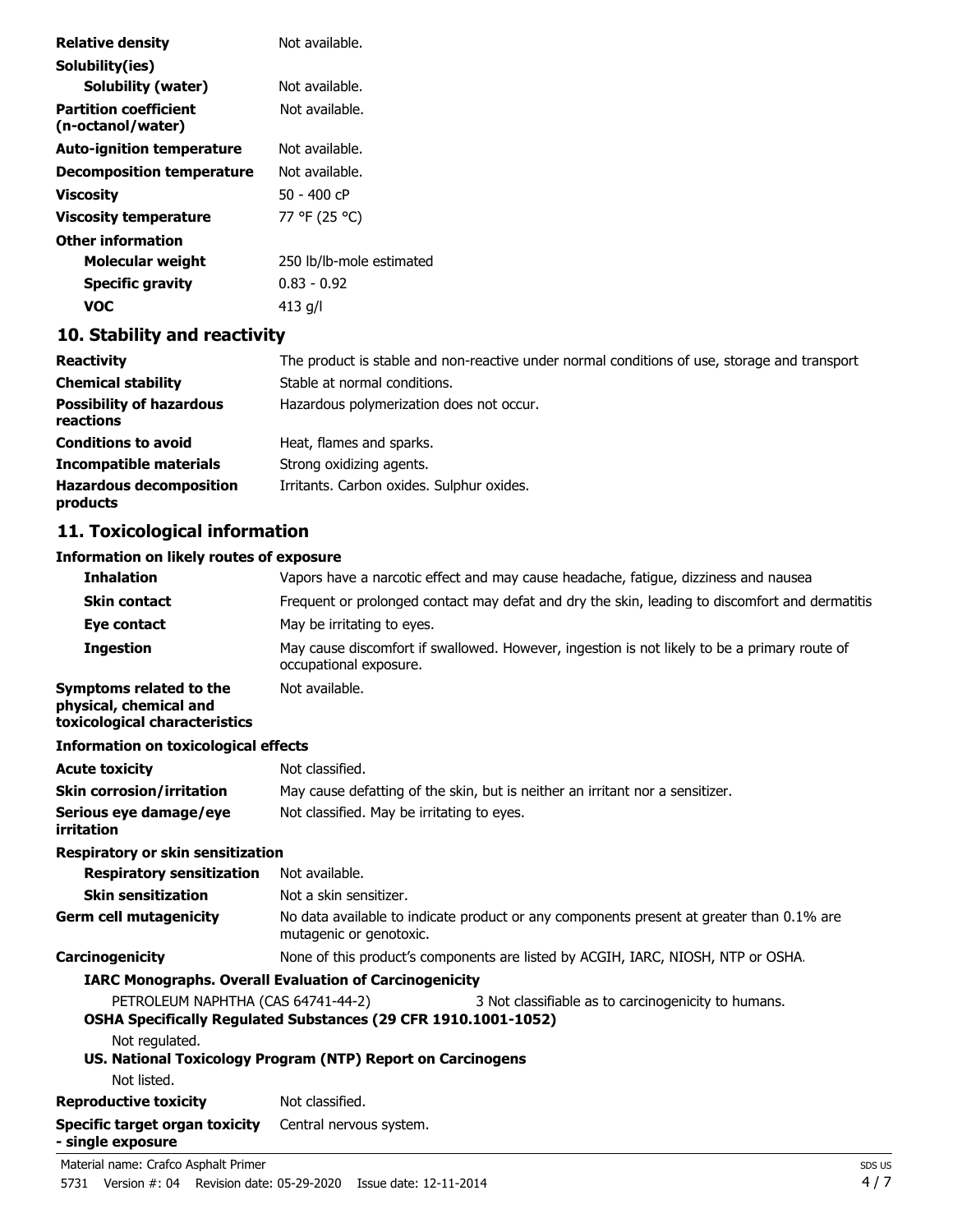| Specific target organ toxicity<br>- repeated exposure | Not available.                                |
|-------------------------------------------------------|-----------------------------------------------|
| <b>Aspiration hazard</b>                              | Not classified.                               |
| <b>Chronic effects</b>                                | Prolonged exposure may cause chronic effects. |

## **12. Ecological information**

| <b>Ecotoxicity</b>               | Not expected to be harmful to aquatic organisms. |
|----------------------------------|--------------------------------------------------|
| Persistence and degradability    | Not available.                                   |
| <b>Bioaccumulative potential</b> | Not available.                                   |
| Mobility in soil                 | Not available.                                   |
| Other adverse effects            | Not available.                                   |

## **13. Disposal considerations**

| <b>Disposal instructions</b>                    | Dispose of contents/container in accordance with local/regional/national/international regulations.<br>If discarded, this product is considered a RCRA ignitable waste, D001. |
|-------------------------------------------------|-------------------------------------------------------------------------------------------------------------------------------------------------------------------------------|
| Hazardous waste code                            | D001: Waste Flammable material with a flash point <140 F                                                                                                                      |
| <b>Waste from residues /</b><br>unused products | Dispose of in accordance with local regulations.                                                                                                                              |
| <b>Contaminated packaging</b>                   | Empty containers should be taken to an approved waste handling site for recycling or disposal.                                                                                |

## **14. Transport information**

| <b>DOT</b>  |                                               |                                                                     |
|-------------|-----------------------------------------------|---------------------------------------------------------------------|
|             | UN number                                     | <b>UN1999</b>                                                       |
|             | <b>UN proper shipping name</b>                | Tars, liquid including road oils and cut back bitumens              |
|             | Transport hazard class(es)                    |                                                                     |
|             | <b>Class</b>                                  | 3                                                                   |
|             | Subsidiary risk                               |                                                                     |
|             | Label(s)                                      | 3                                                                   |
|             | <b>Packing group</b>                          | Π                                                                   |
|             | <b>Special precautions for</b>                | Not available.                                                      |
|             | user                                          |                                                                     |
|             | <b>Special provisions</b>                     | 149, B13, IB2, T3, TP3, TP29                                        |
|             | <b>Packaging exceptions</b>                   | 150                                                                 |
|             | Packaging non bulk                            | 202                                                                 |
|             | <b>Packaging bulk</b>                         | 242                                                                 |
| <b>IATA</b> |                                               |                                                                     |
|             | UN number                                     | UN1999                                                              |
|             | <b>UN proper shipping name</b>                | Tars, liquid including road asphalt and oils, bitumen and cut backs |
|             | Transport hazard class(es)                    |                                                                     |
|             | <b>Class</b>                                  | 3                                                                   |
|             | <b>Subsidiary risk</b>                        | -                                                                   |
|             | Packing group                                 | Π                                                                   |
|             | <b>Environmental hazards</b>                  | No.                                                                 |
|             | <b>ERG Code</b>                               | 3L                                                                  |
|             | <b>Special precautions for</b>                | Not available.                                                      |
|             | user                                          |                                                                     |
|             | <b>Other information</b>                      |                                                                     |
|             | Passenger and cargo<br>aircraft               | Allowed with restrictions.                                          |
|             | <b>Cargo aircraft only</b>                    | Allowed with restrictions.                                          |
| <b>IMDG</b> |                                               |                                                                     |
|             | UN number                                     | <b>UN1999</b>                                                       |
|             | <b>UN proper shipping name</b>                | TARS, LIQUID including road oils, and cutback bitumens              |
|             | Transport hazard class(es)                    |                                                                     |
|             | <b>Class</b>                                  |                                                                     |
|             |                                               | 3                                                                   |
|             | Subsidiary risk                               |                                                                     |
|             | Packing group<br><b>Environmental hazards</b> | П                                                                   |
|             |                                               |                                                                     |
|             | <b>Marine pollutant</b>                       | No.                                                                 |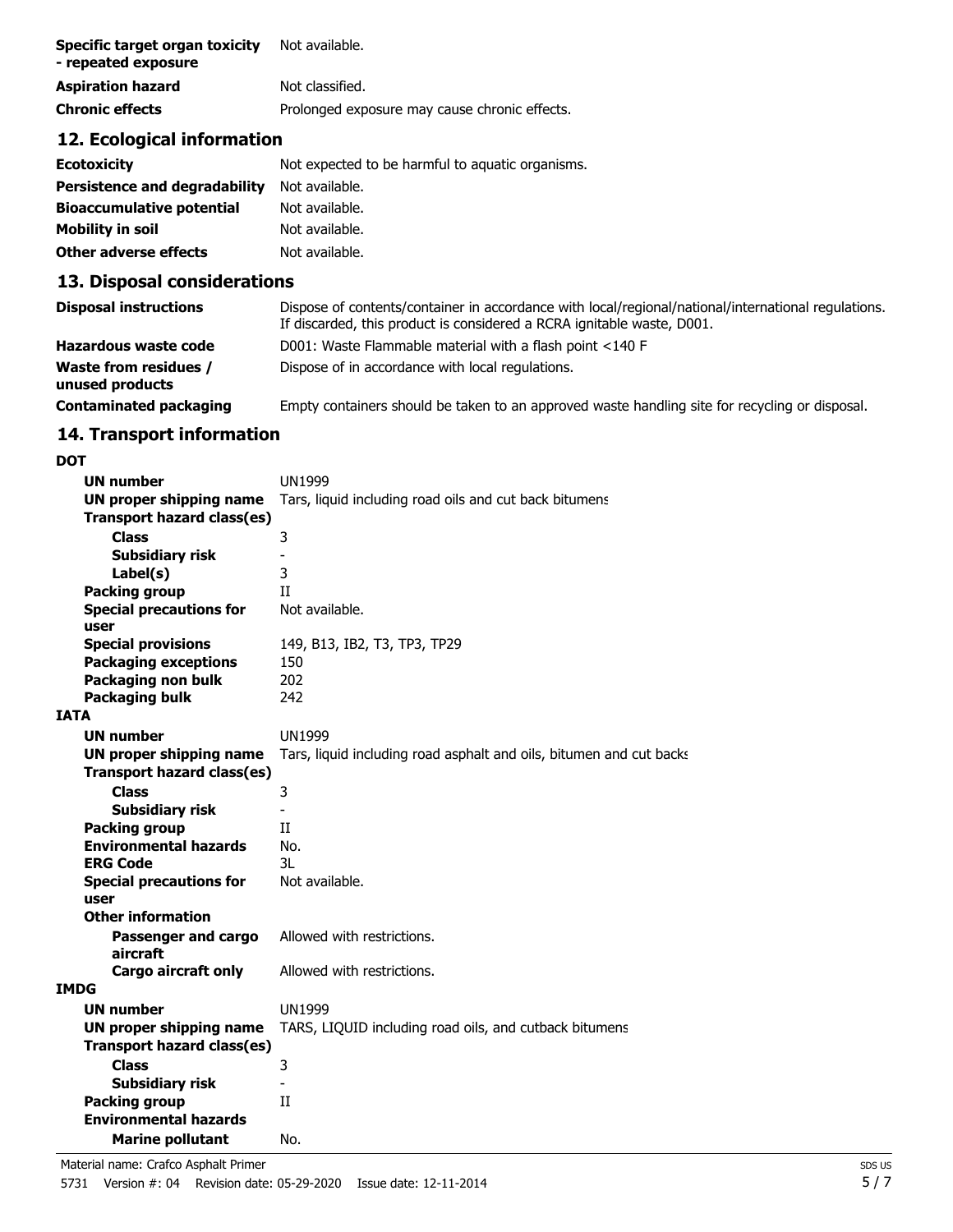| EmS                            | $F-E$ , S-E    |
|--------------------------------|----------------|
| <b>Special precautions for</b> | Not available. |
| user                           |                |

**Transport in bulk according to** Not available. **Annex II of MARPOL 73/78 and the IBC Code**

#### **DOT**



## **15. Regulatory information**

**US federal regulations**

This product is a "Hazardous Chemical" as defined by the OSHA Hazard Communication Standard, 29 CFR 1910.1200.

CERCLA/SARA Hazardous Substances - Not applicable.

| Not regulated.                                        | TSCA Section 12(b) Export Notification (40 CFR 707, Subpt. D)                                                                                                                                                                                                    |
|-------------------------------------------------------|------------------------------------------------------------------------------------------------------------------------------------------------------------------------------------------------------------------------------------------------------------------|
| <b>CERCLA Hazardous Substance List (40 CFR 302.4)</b> |                                                                                                                                                                                                                                                                  |
| ASPHALT (CAS 8052-42-4)                               | Listed.                                                                                                                                                                                                                                                          |
| <b>SARA 304 Emergency release notification</b>        |                                                                                                                                                                                                                                                                  |
| Not regulated.                                        |                                                                                                                                                                                                                                                                  |
| Not regulated.                                        | OSHA Specifically Regulated Substances (29 CFR 1910.1001-1052)                                                                                                                                                                                                   |
|                                                       |                                                                                                                                                                                                                                                                  |
| <b>SARA 302 Extremely hazardous substance</b>         | Superfund Amendments and Reauthorization Act of 1986 (SARA)                                                                                                                                                                                                      |
| Not listed.                                           |                                                                                                                                                                                                                                                                  |
| <b>Classified hazard</b><br>categories                | Flammable (gases, aerosols, liquids, or solids)<br>Acute toxicity (any route of exposure)<br>Serious eye damage or eye irritation<br>Specific target organ toxicity (single or repeated exposure)<br>Aspiration hazard<br>Hazard not otherwise classified (HNOC) |
| SARA 313 (TRI reporting)<br>Not regulated.            |                                                                                                                                                                                                                                                                  |
| Other federal regulations                             |                                                                                                                                                                                                                                                                  |
| Not regulated.                                        | Clean Air Act (CAA) Section 112 Hazardous Air Pollutants (HAPs) List                                                                                                                                                                                             |
|                                                       | Clean Air Act (CAA) Section 112(r) Accidental Release Prevention (40 CFR 68.130)                                                                                                                                                                                 |
| Not regulated.                                        |                                                                                                                                                                                                                                                                  |